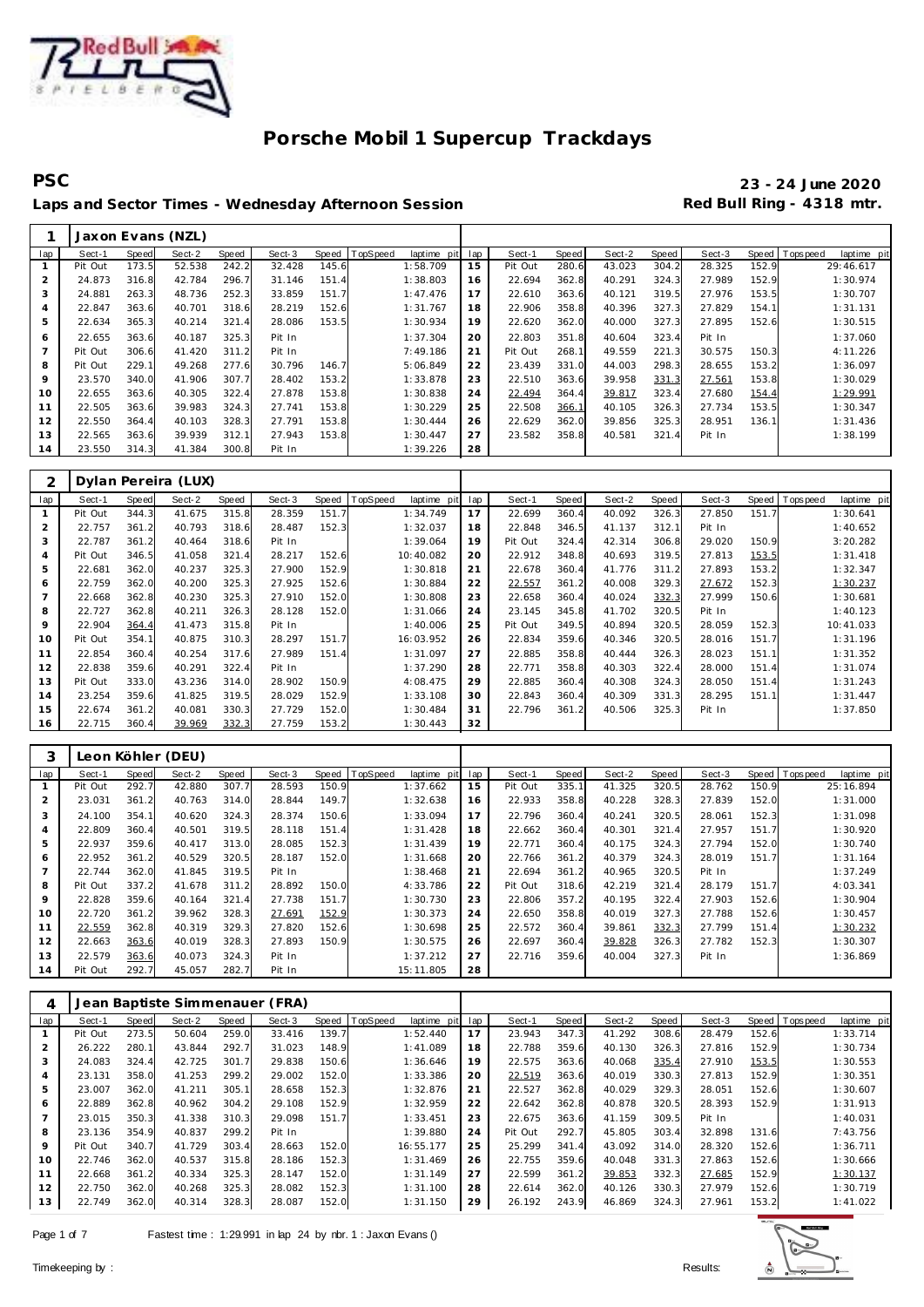

### **PSC 23 - 24 June 2020** Laps and Sector Times - Wednesday Afternoon Session

| 22.818  | 362.8 | 40.615 | 329.3 | 28.177 | 152.0 | : 31.610 | 30 | 22.670 | 365.3 | 39.978 | 327.3 | 27.890 | 153.2 | :30.538   |
|---------|-------|--------|-------|--------|-------|----------|----|--------|-------|--------|-------|--------|-------|-----------|
| 22.785  | 362.8 | 40.316 | 331.3 | Pit In |       | : 38.320 | 31 | 22.600 | 365.3 | 40.012 | 334.4 | 27.937 | 151.7 | ': 30.549 |
| Pit Out | 232.0 | 44.806 | 300.8 | 29.956 | 146.4 | 4:48.981 | 32 | 22.755 | 363.6 | 40.345 | 320.5 | Pit In |       | 38.390    |

| 5   |         |       | Jaap van Lagen (NLD) |       |        |       |          |                 |             |         |       |        |       |        |       |                 |             |
|-----|---------|-------|----------------------|-------|--------|-------|----------|-----------------|-------------|---------|-------|--------|-------|--------|-------|-----------------|-------------|
| lap | Sect-1  | Speed | Sect-2               | Speed | Sect-3 | Speed | TopSpeed | laptime pit lap |             | Sect-1  | Speed | Sect-2 | Speed | Sect-3 |       | Speed Tops peed | laptime pit |
|     | Pit Out | 295.9 | 42.991               | 308.6 | 30.357 | 118.9 |          | 1:39.863        | $\mathsf Q$ | 23.348  | 356.4 | 40.489 | 314.9 | 28.249 | 151.4 |                 | 1:32.086    |
|     | 24.164  | 348.8 | 41.311               | 322.4 | 28.586 | 150.3 |          | 1:34.061        | 10          | 22.602  | 362.0 | 40.370 | 317.6 | 28.311 | 151.4 |                 | 1:31.283    |
|     | 22.606  | 361.2 | 40.336               | 322.4 | 28.232 | 151.4 |          | 1:31.174        |             | 22.687  | 361.2 | 40.380 | 319.5 | Pit In |       |                 | 1:38.654    |
| 4   | 22.479  | 362.8 | 40.678               | 315.8 | 28.253 | 151.1 |          | 1:31.410        | 12          | Pit Out | 298.7 | 42.649 | 291.9 | 31.739 | 151.1 |                 | 42:23.186   |
| 5   | 22.494  | 362.0 | 40.418               | 322.4 | 29.151 | 136.6 |          | 1:32.063        | 13          | 23.156  | 354.9 | 41.031 | 313.0 | 28.493 | 152.0 |                 | 1:32.680    |
| 6   | 23.212  | 362.0 | 40.617               | 314.0 | Pit In |       |          | 1:37.324        | 14          | 22.386  | 362.0 | 40.349 | 326.3 | 27.909 | 152.3 |                 | 1:30.644    |
|     | Pit Out | 277.7 | 42.193               | 314.9 | 28.486 | 151.4 |          | 4:38.253        | 15          | 22.389  | 362.0 | 39.961 | 326.3 | 27.810 | 152.3 |                 | 1:30.160    |
| 8   | 22.648  | 358.8 | 40.363               | 319.5 | 28.181 | 152.0 |          | 1:31.192        | 16          | 22.392  | 362.8 | 39.998 | 330.3 | Pit In |       |                 | 1:37.173    |

| 6              |         |       | Jordan Love (AUS) |       |        |       |                |             |     |         |       |        |       |        |       |                |             |
|----------------|---------|-------|-------------------|-------|--------|-------|----------------|-------------|-----|---------|-------|--------|-------|--------|-------|----------------|-------------|
| lap            | Sect-1  | Speed | Sect-2            | Speed | Sect-3 |       | Speed TopSpeed | laptime pit | lap | Sect-1  | Speed | Sect-2 | Speed | Sect-3 |       | Speed Topspeed | laptime pit |
|                | Pit Out | 223.1 | 47.564            | 278.4 | 36.816 | 152.6 |                | 1:54.970    | 14  | 22.672  | 363.6 | 40.282 | 318.6 | 37.066 | 151.7 |                | 1:40.020    |
| $\overline{2}$ | 24.592  | 338.6 | 40.583            | 326.3 | 28.026 | 153.5 |                | 1:33.201    | 15  | 22.681  | 362.8 | 40.170 | 319.5 | Pit In |       |                | 1:38.428    |
| 3              | 22.762  | 362.8 | 40.199            | 320.5 | 27.931 | 154.1 |                | 1:30.892    | 16  | Pit Out | 355.7 | 40.792 | 318.6 | 28.470 | 150.9 |                | 5:23.416    |
| 4              | 22.634  | 363.6 | 40.250            | 322.4 | 28.093 | 152.6 |                | 1:30.977    | 17  | 22.924  | 362.0 | 40.320 | 316.7 | 28.399 | 153.2 |                | 1:31.643    |
| 5              | 22.635  | 363.6 | 40.148            | 322.4 | 28.053 | 153.2 |                | 1:30.836    | 18  | 22.952  | 361.2 | 40.396 | 329.3 | Pit In |       |                | 1:38.301    |
| 6              | 22.742  | 365.3 | 40.597            | 322.4 | Pit In |       |                | 1:37.196    | 19  | Pit Out | 308.9 | 40.967 | 317.6 | 28.295 | 153.5 |                | 5:07.245    |
|                | Pit Out | 356.4 | 40.607            | 322.4 | 28.258 | 153.5 |                | 4:25.853    | 20  | 22.722  | 362.8 | 40.372 | 325.3 | 28.158 | 153.5 |                | 1:31.252    |
| 8              | 22.692  | 362.0 | 40.296            | 330.3 | 28.256 | 152.6 |                | 1:31.244    | 21  | 22.673  | 364.4 | 40.644 | 322.4 | 28.495 | 152.0 |                | 1:31.812    |
| 9              | 22.654  | 364.4 | 40.313            | 321.4 | 28.591 | 151.7 |                | 1:31.558    | 22  | 22.865  | 363.6 | 40.824 | 323.4 | Pit In |       |                | 1:37.901    |
| 10             | 22.706  | 364.4 | 40.419            | 321.4 | Pit In |       |                | 1:36.885    | 23  | Pit Out | 316.8 | 43.736 | 278.4 | Pit In |       |                | 11:57.857   |
| 11             | Pit Out | 315.5 | 45.334            | 313.0 | 28.733 | 152.3 |                | 22:04.732   | 24  | Pit Out | 264.1 | 41.180 | 314.0 | 28.640 | 152.0 |                | 7:11.480    |
| 12             | 22.843  | 362.8 | 40.485            | 318.6 | 28.303 | 152.3 |                | 1:31.631    | 25  | 22.865  | 362.8 | 40.328 | 319.5 | Pit In |       |                | 1:36.324    |
| 13             | 22.718  | 363.6 | 40.177            | 314.0 | 28.428 | 153.5 |                | 1:31.323    | 26  | Pit Out | 302.0 | 47.957 | 270.0 | Pit In |       |                | 3:10.352    |

| 8              |         |       | Julian Hanses (DEU) |       |        |       |                               |     |         |       |        |       |        |       |                |             |
|----------------|---------|-------|---------------------|-------|--------|-------|-------------------------------|-----|---------|-------|--------|-------|--------|-------|----------------|-------------|
| lap            | Sect-1  | Speed | Sect-2              | Speed | Sect-3 |       | Speed TopSpeed<br>laptime pit | lap | Sect-1  | Speed | Sect-2 | Speed | Sect-3 |       | Speed Topspeed | laptime pit |
|                | Pit Out | 187.9 | 47.722              | 294.3 | 29.206 | 149.4 | 1:45.959                      | 16  | 22.863  | 362.0 | 40.909 | 322.4 | 28.502 | 152.0 |                | 1:32.274    |
| $\overline{2}$ | 23.095  | 358.8 | 46.114              | 299.2 | 29.252 | 151.1 | 1:38.461                      | 17  | 22.895  | 356.4 | 41.017 | 323.4 | 28.410 | 151.1 |                | 1:32.322    |
| 3              | 22.981  | 356.4 | 41.064              | 316.7 | 28.574 | 151.1 | 1:32.619                      | 18  | 23.049  | 359.6 | 40.760 | 326.3 | 28.390 | 151.7 |                | 1:32.199    |
| 4              | 22.956  | 358.0 | 41.166              | 316.7 | 28.449 | 151.4 | 1:32.571                      | 19  | 23.021  | 359.6 | 40.882 | 325.3 | 28.409 | 150.9 |                | 1:32.312    |
| 5              | 22.998  | 358.8 | 40.816              | 319.5 | 28.566 | 151.1 | 1:32.380                      | 20  | 23.067  | 359.6 | 40.978 | 314.9 | Pit In |       |                | 1:37.913    |
| 6              | 22.960  | 361.2 | 40.938              | 319.5 | 28.311 | 152.0 | 1:32.209                      | 21  | Pit Out | 167.5 | 45.973 | 314.0 | 35.038 | 148.3 |                | 3:36.491    |
|                | 22.965  | 361.2 | 40.976              | 312.1 | Pit In |       | 1:37.132                      | 22  | 23.309  | 354.9 | 41.617 | 277.6 | 28.725 | 153.2 |                | 1:33.651    |
| 8              | Pit Out | 338.6 | 41.673              | 304.2 | 28.546 | 150.9 | 11:37.216                     | 23  | 22.770  | 362.0 | 40.347 | 327.3 | 27.951 | 153.2 |                | 1:31.068    |
| 9              | 22.977  | 358.0 | 40.971              | 313.0 | 28.363 | 150.0 | 1:32.311                      | 24  | 22.587  | 358.8 | 40.587 | 321.4 | 27.833 | 152.9 |                | 1:31.007    |
| 10             | 22.941  | 359.6 | 40.753              | 319.5 | 28.392 | 150.9 | 1:32.086                      | 25  | 22.711  | 361.2 | 40.154 | 325.3 | 28.084 | 152.6 |                | 1:30.949    |
| 11             | 22.953  | 359.6 | 40.776              | 323.4 | 28.710 | 151.1 | 1:32.439                      | 26  | 22.732  | 360.4 | 40.215 | 325.3 | 28.100 | 152.3 |                | 1:31.047    |
| 12             | 23.498  | 356.4 | 41.021              | 325.3 | Pit In |       | 1:41.477                      | 27  | 22.732  | 362.0 | 40.434 | 322.4 | Pit In |       |                | 1:36.554    |
| 13             | Pit Out | 312.5 | 42.952              | 304.2 | 28.646 | 152.0 | 21:34.488                     | 28  | Pit Out | 253.8 | 41.434 | 318.6 | 28.187 | 153.2 |                | 4:03.364    |
| 14             | 23.019  | 360.4 | 40.852              | 315.8 | 28.322 | 151.4 | 1:32.193                      | 29  | 22.698  | 362.0 | 40.496 | 326.3 | Pit In |       |                | 1:48.289    |
| 15             | 22.871  | 362.0 | 40.659              | 323.4 | 28.388 | 151.4 | 1:31.918                      | 30  |         |       |        |       |        |       |                |             |

| 10             |         |       | Marius Nakken (NOR) |       |        |       |          |                |     |         |       |        |       |        |       |          |             |
|----------------|---------|-------|---------------------|-------|--------|-------|----------|----------------|-----|---------|-------|--------|-------|--------|-------|----------|-------------|
| lap            | Sect-1  | Speed | Sect-2              | Speed | Sect-3 | Speed | TopSpeed | laptime<br>pit | lap | Sect-1  | Speed | Sect-2 | Speed | Sect-3 | Speed | Topspeed | laptime pit |
|                | Pit Out | 259.5 | 52.824              | 268.0 | 32.235 | 147.2 |          | 1:55.886       | 18  | 23.404  | 312.5 | 41.282 | 315.8 | 28.295 | 152.6 |          | 1:32.981    |
| $\overline{2}$ | 23.732  | 321.1 | 42.930              | 300.8 | 31.984 | 151.1 |          | 1:38.646       | 19  | 22.771  | 361.2 | 40.901 | 312.1 | 28.442 | 152.3 |          | 1:32.114    |
| 3              | 22.945  | 353.3 | 41.312              | 311.2 | 30.746 | 153.2 |          | 1:35.003       | 20  | 22.936  | 361.2 | 40.881 | 301.7 | 28.435 | 152.6 |          | 1:32.252    |
| 4              | 22.590  | 361.2 | 40.553              | 314.9 | 28.046 | 153.5 |          | 1:31.189       | 21  | 22.959  | 357.2 | 42.111 | 300.8 | 28.778 | 152.0 |          | 1:33.848    |
| 5              | 22.746  | 357.2 | 40.658              | 316.7 | 28.149 | 152.6 |          | 1:31.553       | 22  | 22.842  | 360.4 | 41.147 | 314.9 | 28.417 | 152.0 |          | 1:32.406    |
| 6              | 22.711  | 362.0 | 40.580              | 323.4 | Pit In |       |          | 1:40.149       | 23  | 22.858  | 358.8 | 40.848 | 315.8 | 28.478 | 151.4 |          | 1:32.184    |
| $\overline{7}$ | Pit Out | 271.2 | 51.232              | 275.5 | 31.279 | 150.3 |          | 5:02.561       | 24  | 22.925  | 355.7 | 41.114 | 315.8 | 28.573 | 151.7 |          | 1:32.612    |
| 8              | 23.021  | 349.5 | 41.675              | 306.8 | 28.679 | 152.9 |          | 1:33.375       | 25  | 22.984  | 358.0 | 40.783 | 317.6 | 29.270 | 149.4 |          | 1:33.037    |
| 9              | 22.528  | 361.2 | 40.584              | 323.4 | 28.225 | 152.9 |          | 1:31.337       | 26  | 22.913  | 358.8 | 44.701 | 289.5 | 29.356 | 151.7 |          | 1:36.970    |
| 10             | 22.452  | 362.0 | 40.563              | 318.6 | 27.998 | 152.9 |          | 1:31.013       | 27  | 23.318  | 357.2 | 41.374 | 312.1 | 28.520 | 151.7 |          | 1:33.212    |
| 11             | 22.476  | 362.0 | 40.421              | 324.3 | 28.066 | 152.6 |          | 1:30.963       | 28  | 22.975  | 355.7 | 41.251 | 310.3 | 28.469 | 151.7 |          | 1:32.695    |
| 12             | 22.374  | 362.8 | 40.432              | 324.3 | 27.950 | 152.9 |          | 1:30.756       | 29  | 22.961  | 358.0 | 41.178 | 312.1 | 28.444 | 152.3 |          | 1:32.583    |
| 13             | 23.412  | 305.4 | 43.502              | 295.1 | Pit In |       |          | 1:43.983       | 30  | 22.702  | 360.4 | 40.915 | 317.6 | 28.517 | 151.7 |          | 1:32.134    |
| 14             | Pit Out | 330.3 | 42.349              | 300.0 | 28.896 | 150.9 |          | 20:27.005      | 31  | 22.722  | 361.2 | 41.100 | 319.5 | 28.497 | 152.3 |          | 1:32.319    |
| 15             | 23.203  | 351.0 | 41.325              | 316.7 | 28.415 | 152.0 |          | 1:32.943       | 32  | 22.800  | 362.8 | 40.903 | 313.0 | 28.606 | 151.1 |          | 1:32.309    |
| 16             | 22.830  | 358.8 | 40.732              | 311.2 | 28.170 | 152.6 |          | 1:31.732       | 33  | 22.962  | 351.8 | 41.427 | 304.2 | Pit In |       |          | 1:39.631    |
| 17             | 22.759  | 359.6 | 40.623              | 317.6 | 28.380 | 150.3 |          | 1:31.762       | 34  | Pit Out | 281.6 | 46.128 | 305.1 | Pit In |       |          | 6:20.239    |

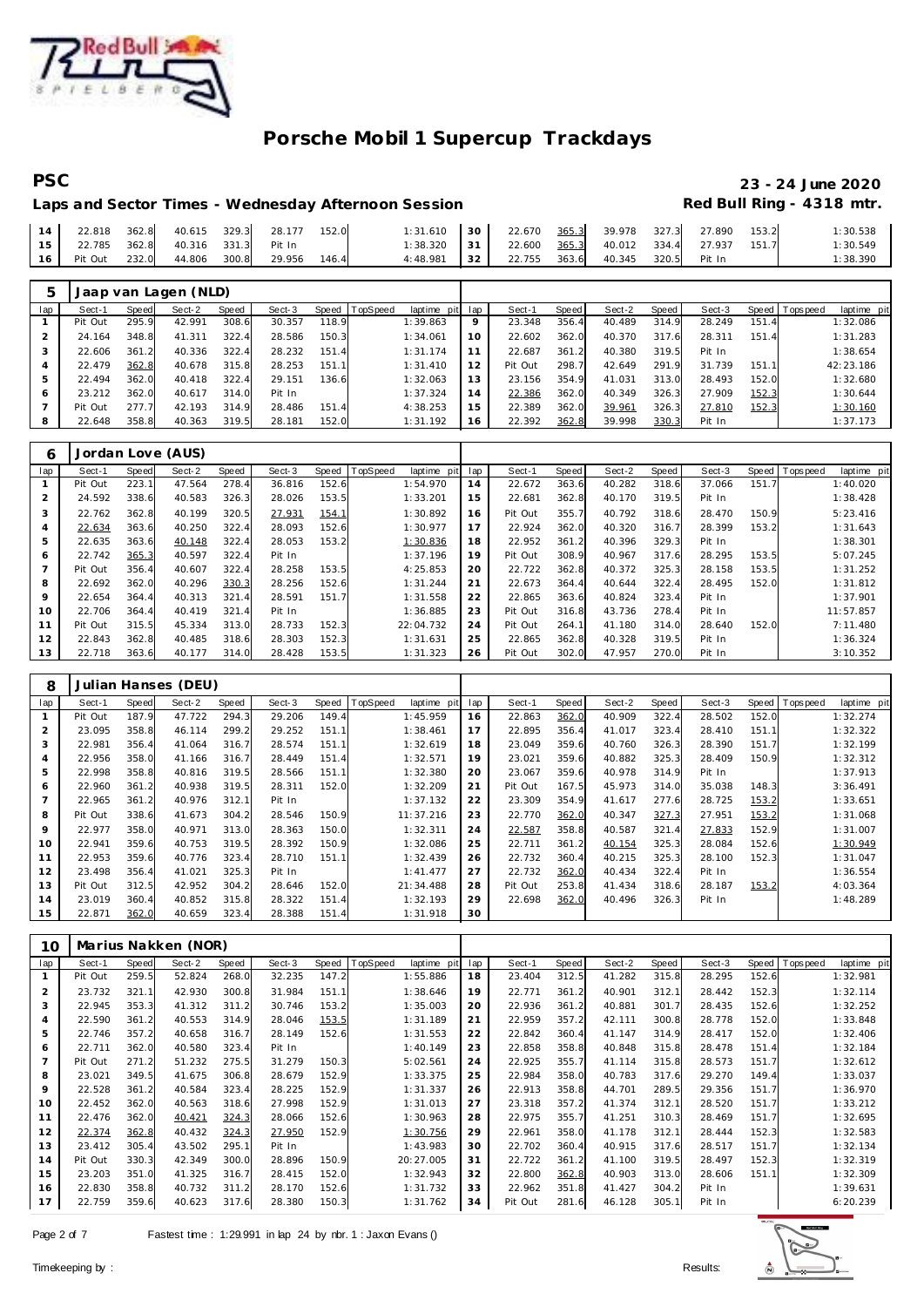

**PSC 23 - 24 June 2020** Laps and Sector Times - Wednesday Afternoon Session **Red Bull Ring - 4318 mtr.** 

| 12             |         |              | Philipp Sager (AUT) |       |        |       |          |             |     |         |       |        |       |        |       |                               |
|----------------|---------|--------------|---------------------|-------|--------|-------|----------|-------------|-----|---------|-------|--------|-------|--------|-------|-------------------------------|
| lap            | Sect-1  | <b>Speed</b> | Sect-2              | Speed | Sect-3 | Speed | TopSpeed | laptime pit | lap | Sect-1  | Speed | Sect-2 | Speed | Sect-3 |       | Speed Topspeed<br>laptime pit |
| $\mathbf{1}$   | Pit Out | 283.0        | 45.122              | 288.0 | 30.127 | 148.3 |          | 1:41.566    | 21  | Pit Out | 289.1 | 48.454 | 277.6 | Pit In |       | 14:42.167                     |
| $\overline{2}$ | 23.435  | 351.0        | 42.220              | 300.0 | 29.516 | 148.9 |          | 1:35.171    | 22  | Pit Out | 296.5 | 45.330 | 286.5 | 29.790 | 148.9 | 4:04.072                      |
| 3              | 23.217  | 357.2        | 41.429              | 306.8 | 28.995 | 149.4 |          | 1:33.641    | 23  | 23.432  | 355.7 | 41.473 | 302.5 | 29.065 | 150.0 | 1:33.970                      |
| $\overline{4}$ | 23.174  | 357.2        | 41.219              | 320.5 | 28.738 | 150.9 |          | 1:33.131    | 24  | 22.889  | 359.6 | 40.955 | 312.1 | 28.274 | 151.7 | 1:32.118                      |
| 5              | 22.971  | 358.8        | 41.293              | 310.3 | 28.722 | 151.1 |          | 1:32.986    | 25  | 22.800  | 360.4 | 40.783 | 324.3 | 28.268 | 152.0 | 1:31.851                      |
| 6              | 23.033  | 358.0        | 41.146              | 316.7 | 28.584 | 150.6 |          | 1:32.763    | 26  | 22.659  | 360.4 | 40.919 | 319.5 | 28.294 | 150.0 | 1:31.872                      |
| 7              | 22.977  | 360.4        | 41.111              | 319.5 | Pit In |       |          | 1:41.838    | 27  | 22.733  | 359.6 | 40.734 | 319.5 | 28.507 | 150.3 | 1:31.974                      |
| 8              | Pit Out | 199.0        | 43.872              | 288.8 | 29.867 | 149.4 |          | 5:41.401    | 28  | 22.874  | 362.0 | 42.911 | 292.7 | Pit In |       | 1:42.477                      |
| 9              | 23.314  | 354.9        | 41.553              | 304.2 | 29.132 | 150.0 |          | 1:33.999    | 29  | Pit Out | 302.0 | 42.360 | 305.9 | 28.975 | 150.0 | 13:50.518                     |
| 10             | 22.963  | 360.4        | 40.945              | 314.9 | 28.376 | 151.1 |          | 1:32.284    | 30  | 23.078  | 354.9 | 41.189 | 313.0 | 28.954 | 147.5 | 1:33.221                      |
| 11             | 22.940  | 361.2        | 40.788              | 319.5 | 28.671 | 151.7 |          | 1:32.399    | 31  | 23.035  | 355.7 | 40.914 | 315.8 | 28.490 | 150.3 | 1:32.439                      |
| 12             | 24.343  | 337.9        | 42.328              | 302.5 | 29.494 | 150.3 |          | 1:36.165    | 32  | 22.850  | 358.8 | 41.523 | 322.4 | 28.752 | 148.6 | 1:33.125                      |
| 13             | 22.872  | 359.6        | 41.399              | 304.2 | Pit In |       |          | 1:40.402    | 33  | 22.946  | 359.6 | 40.815 | 318.6 | 28.518 | 150.0 | 1:32.279                      |
| 14             | Pit Out | 314.3        | 43.002              | 300.0 | 29.136 | 149.7 |          | 17:34.021   | 34  | 23.052  | 358.8 | 40.759 | 316.7 | 28.546 | 150.6 | 1:32.357                      |
| 15             | 23.163  | 358.8        | 41.233              | 304.2 | 28.793 | 150.0 |          | 1:33.189    | 35  | 22.942  | 360.4 | 41.256 | 325.3 | 28.841 | 150.3 | 1:33.039                      |
| 16             | 22.921  | 360.4        | 41.030              | 314.0 | 28.322 | 151.1 |          | 1:32.273    | 36  | 23.111  | 359.6 | 40.866 | 314.0 | 28.729 | 149.7 | 1:32.706                      |
| 17             | 22.853  | 359.6        | 40.851              | 310.3 | 28.511 | 152.0 |          | 1:32.215    | 37  | 23.033  | 358.8 | 41.060 | 318.6 | 28.499 | 150.6 | 1:32.592                      |
| 18             | 22.859  | 359.6        | 41.169              | 314.9 | 28.411 | 151.7 |          | 1:32.439    | 38  | 23.128  | 359.6 | 41.443 | 318.6 | 28.899 | 150.0 | 1:33.470                      |
| 19             | 22.774  | 361.2        | 41.017              | 311.2 | 28.537 | 151.1 |          | 1:32.328    | 39  | 25.141  | 352.6 | 41.168 | 310.3 | 28.729 | 151.1 | 1:35.038                      |
| 20             | 24.961  | 264.1        | 45.287              | 306.8 | Pit In |       |          | 1:49.360    | 40  |         |       |        |       |        |       |                               |

| 14  |         |       | Mateo Llarena (GTM) |       |        |       |          |             |     |        |       |        |       |        |       |                 |             |
|-----|---------|-------|---------------------|-------|--------|-------|----------|-------------|-----|--------|-------|--------|-------|--------|-------|-----------------|-------------|
| lap | Sect-1  | Speed | Sect-2              | Speed | Sect-3 | Speed | TopSpeed | laptime pit | lap | Sect-1 | Speed | Sect-2 | Speed | Sect-3 |       | Speed Tops peed | laptime pit |
|     | Pit Out | 302.6 | 45.232              | 300.8 | 29.869 | 149.2 |          | 1:48.510    | 10  | 22.952 | 338.6 | 41.691 | 311.2 | 29.218 | 147.8 |                 | 1:33.861    |
|     | 23.000  | 357.2 | 41.800              | 315.8 | 29.148 | 150.3 |          | 1:33.948    | 11  | 22.730 | 357.2 | 41.531 | 314.9 | 28.882 | 151.1 |                 | 1:33.143    |
| 3   | 22.869  | 356.4 | 41.737              | 328.3 | 29.190 | 151.1 |          | 1:33.796    | 12  | 22.701 | 358.0 | 41.497 | 328.3 | 29.039 | 150.6 |                 | 1:33.237    |
| 4   | 22.614  | 358.8 | 41.101              | 323.4 | 29.008 | 151.1 |          | 1:32.723    | 13  | 22.947 | 348.0 | 41.443 | 320.5 | 28.704 | 151.7 |                 | 1:33.094    |
| 5   | 22.876  | 346.5 | 41.488              | 319.5 | 28.998 | 151.4 |          | 1:33.362    | 14  | 22.709 | 351.0 | 41.519 | 324.3 | 29.047 | 150.6 |                 | 1:33.275    |
| 6   | 22.776  | 349.5 | 41.523              | 318.6 | 28.905 | 151.4 |          | 1:33.204    | 15  | 22.832 | 357.2 | 42.650 | 317.6 | 28.961 | 151.7 |                 | 1:34.443    |
|     | 22.947  | 351.8 | 41.820              | 310.3 | Pit In |       |          | 1:43.122    | 16  | 22.784 | 352.6 | 41.386 | 320.5 | 29.020 | 148.6 |                 | 1:33.190    |
| 8   | Pit Out | 310.1 | 44.287              | 300.0 | Pit In |       |          | 24:43.974   | 17  | 22.949 | 356.4 | 41.386 | 320.5 | 28.811 | 151.1 |                 | 1:33.146    |
| 9   | Pit Out | 307.7 | 44.304              | 297.5 | 29.652 | 150.3 |          | 9:16.724    | 18  | 23.030 | 351.8 | 43.133 | 313.0 | Pit In |       |                 | 1:45.115    |

| 15             |         |       | Jukka Honkavuori (FIN) |       |        |       |                 |             |     |         |       |        |       |        |       |                            |
|----------------|---------|-------|------------------------|-------|--------|-------|-----------------|-------------|-----|---------|-------|--------|-------|--------|-------|----------------------------|
| lap            | Sect-1  | Speed | Sect-2                 | Speed | Sect-3 | Speed | <b>TopSpeed</b> | laptime pit | lap | Sect-1  | Speed | Sect-2 | Speed | Sect-3 | Speed | T ops pee d<br>laptime pit |
|                | Pit Out | 256.6 | 47.569                 | 296.7 | 29.815 | 150.3 |                 | 1:44.252    | 16  | 24.141  | 326.3 | 41.741 | 305.1 | Pit In |       | 1:45.228                   |
| $\overline{2}$ | 26.525  | 322.4 | 42.117                 | 310.3 | 29.084 | 150.9 |                 | 1:37.726    | 17  | Pit Out | 183.5 | 47.017 | 246.0 | 29.272 | 152.0 | 13:18.163                  |
| 3              | 23.203  | 359.6 | 41.487                 | 308.6 | 28.903 | 152.0 |                 | 1:33.593    | 18  | 24.361  | 329.0 | 41.301 | 300.0 | 28.323 | 153.5 | 1:33.985                   |
| $\overline{4}$ | 22.892  | 362.8 | 41.043                 | 312.1 | 28.626 | 152.9 |                 | 1:32.561    | 19  | 22.536  | 364.4 | 40.586 | 316.7 | 28.167 | 151.7 | 1:31.289                   |
| 5              | 22.709  | 362.0 | 41.023                 | 319.5 | 28.411 | 152.6 |                 | 1:32.143    | 20  | 22.528  | 362.0 | 40.315 | 310.3 | 28.103 | 152.9 | 1:30.946                   |
| 6              | 22.716  | 361.2 | 41.375                 | 308.6 | 28.683 | 152.6 |                 | 1:32.774    | 21  | 22.791  | 358.8 | 42.826 | 291.1 | Pit In |       | 1:45.315                   |
|                | 22.698  | 362.0 | 41.138                 | 315.8 | 28.518 | 152.0 |                 | 1:32.354    | 22  | Pit Out | 327.0 | 41.708 | 313.0 | 28.469 | 152.6 | 4:18.563                   |
| 8              | 22.686  | 363.6 | 40.911                 | 310.3 | 28.676 | 150.9 |                 | 1:32.273    | 23  | 22.520  | 361.2 | 40.497 | 314.9 | 28.104 | 153.2 | 1:31.121                   |
| 9              | 22.764  | 364.4 | 40.988                 | 316.7 | 28.899 | 151.1 |                 | 1:32.651    | 24  | 22.608  | 360.4 | 40.432 | 319.5 | 28.128 | 152.9 | 1:31.168                   |
| 10             | 24.602  | 317.4 | 41.850                 | 312.1 | Pit In |       |                 | 1:44.920    | 25  | 22.578  | 362.0 | 40.524 | 317.6 | 29.487 | 150.9 | 1:32.589                   |
| 11             | Pit Out | 278.2 | 42.120                 | 305.1 | 28.795 | 151.4 |                 | 16:18.012   | 26  | 24.734  | 300.3 | 42.644 | 279.8 | Pit In |       | 1:44.811                   |
| 12             | 22.849  | 361.2 | 41.636                 | 276.9 | 32.059 | 152.0 |                 | 1:36.544    | 27  | Pit Out | 237.1 | 44.414 | 309.5 | 28.676 | 152.3 | 7:29.341                   |
| 13             | 22.883  | 361.2 | 43.405                 | 298.3 | 29.107 | 151.4 |                 | 1:35.395    | 28  | 22.631  | 362.8 | 40.538 | 317.6 | 28.127 | 153.2 | 1:31.296                   |
| 14             | 22.850  | 356.4 | 41.338                 | 298.3 | 31.126 | 150.6 |                 | 1:35.314    | 29  | 22.667  | 361.2 | 46.022 | 206.1 | Pit In |       | 1:52.536                   |
| 15             | 23.817  | 294.3 | 41.767                 | 310.3 | 28.886 | 152.0 |                 | 1:34.470    | 30  |         |       |        |       |        |       |                            |

| 19             |         |       | Stéphane Denoual (FRA) |       |        |       |          |                |     |         |       |        |       |        |       |                |             |
|----------------|---------|-------|------------------------|-------|--------|-------|----------|----------------|-----|---------|-------|--------|-------|--------|-------|----------------|-------------|
| lap            | Sect-1  | Speed | Sect-2                 | Speed | Sect-3 | Speed | TopSpeed | laptime<br>pit | lap | Sect-1  | Speed | Sect-2 | Speed | Sect-3 |       | Speed Topspeed | laptime pit |
|                | Pit Out | 158.4 | 46.071                 | 288.8 | 29.704 | 149.7 |          | 1:45.210       | 16  | 23.090  | 357.2 | 41.270 | 299.2 | 28.855 | 151.7 |                | 1:33.215    |
| $\overline{2}$ | 23.310  | 355.7 | 41.989                 | 297.5 | 29.222 | 151.4 |          | 1:34.521       | 17  | 23.001  | 357.2 | 41.047 | 305.9 | 28.639 | 151.4 |                | 1:32.687    |
| 3              | 23.035  | 355.7 | 41.589                 | 310.3 | 29.023 | 150.9 |          | 1:33.647       | 18  | 23.061  | 358.8 | 40.950 | 310.3 | 28.875 | 150.6 |                | 1:32.886    |
| $\overline{4}$ | 23.023  | 354.9 | 41.840                 | 304.2 | 29.109 | 151.1 |          | 1:33.972       | 19  | 22.989  | 358.8 | 41.027 | 305.9 | 28.921 | 151.1 |                | 1:32.937    |
| 5              | 23.126  | 357.2 | 41.441                 | 306.8 | 28.840 | 151.7 |          | 1:33.407       | 20  | 23.093  | 358.8 | 40.862 | 305.1 | 28.837 | 151.1 |                | 1:32.792    |
| 6              | 23.049  | 358.0 | 41.470                 | 310.3 | Pit In |       |          | 1:43.344       | 21  | 23.192  | 358.0 | 41.090 | 305.9 | 28.873 | 152.0 |                | 1:33.155    |
| 7              | Pit Out | 181.2 | 45.618                 | 292.7 | 29.356 | 151.1 |          | 5:48.622       | 22  | 22.970  | 358.8 | 41.093 | 299.2 | 28.846 | 151.7 |                | 1:32.909    |
| 8              | 23.040  | 359.6 | 40.842                 | 319.5 | 28.443 | 152.3 |          | 1:32.325       | 23  | 23.120  | 360.4 | 41.238 | 301.7 | Pit In |       |                | 1:40.759    |
| 9              | 22.857  | 360.4 | 40.825                 | 314.9 | 28.376 | 152.6 |          | 1:32.058       | 24  | Pit Out | 305.4 | 42.406 | 300.0 | 28.975 | 151.7 |                | 3:39.414    |
| 10             | 22.905  | 360.4 | 40.898                 | 303.4 | 28.660 | 152.3 |          | 1:32.463       | 25  | 22.918  | 361.2 | 41.040 | 311.2 | 28.701 | 150.9 |                | 1:32.659    |
| 11             | 22.948  | 360.4 | 41.142                 | 310.3 | 28.507 | 152.6 |          | 1:32.597       | 26  | 23.014  | 359.6 | 41.028 | 306.8 | 28.657 | 152.6 |                | 1:32.699    |
| 12             | 22.907  | 361.2 | 41.534                 | 310.3 | Pit In |       |          | 1: 41.412      | 27  | 22.864  | 358.0 | 42.068 | 300.0 | 28.913 | 150.9 |                | 1:33.845    |

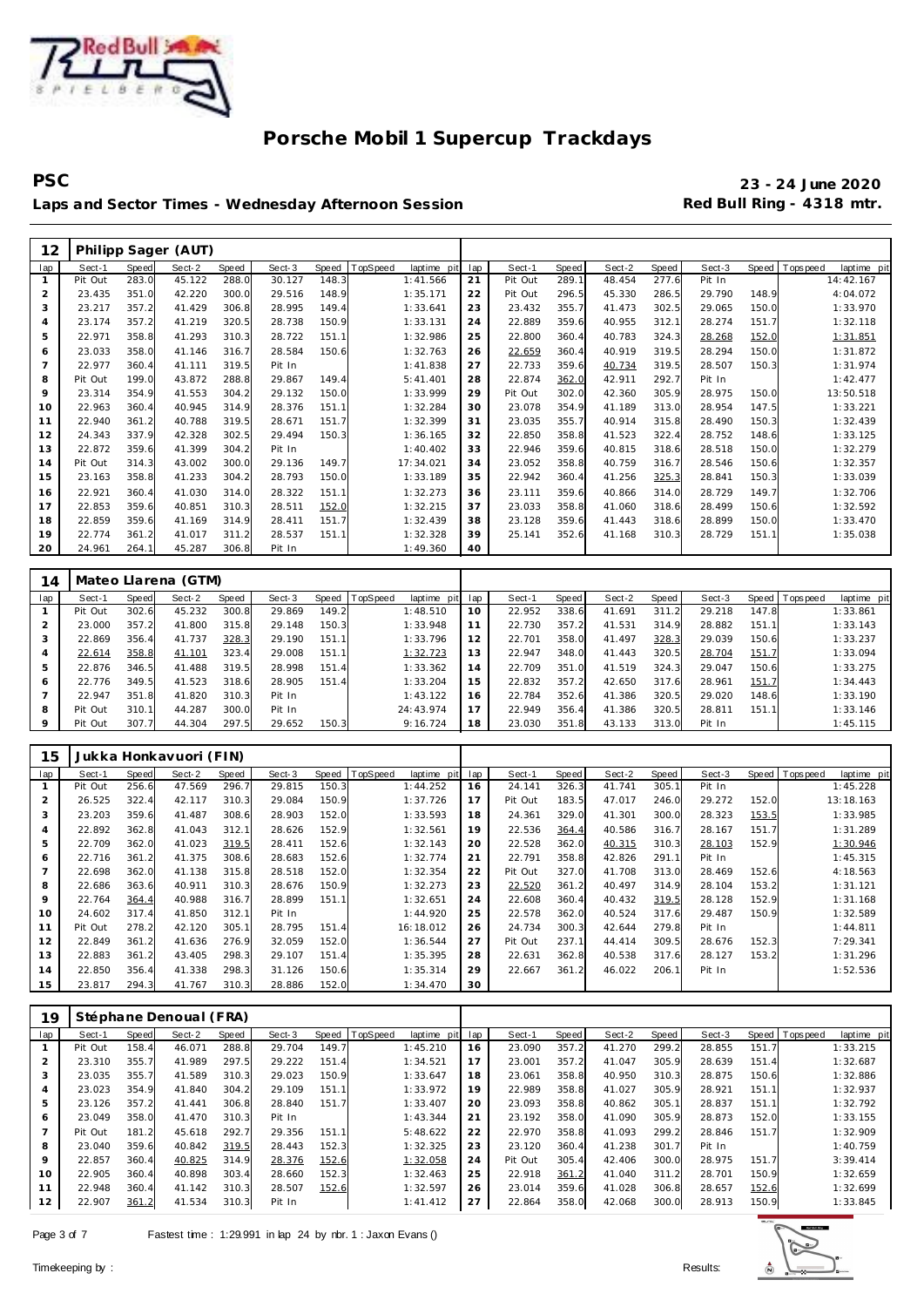

# **PSC 23 - 24 June 2020**

### Laps and Sector Times - Wednesday Afternoon Session **Red Bull Ring - 4318 mtr.**

| 13 <sup>1</sup> | Pit Out       | 323.7 43.877 284.2 Pit In       |                     |       | 25:04.840 28 23.102 360.4 41.326 303.4 28.809 |  |                                  |  | 152.0 | 1:33.237 |
|-----------------|---------------|---------------------------------|---------------------|-------|-----------------------------------------------|--|----------------------------------|--|-------|----------|
| 14              | Pit Out 322.4 |                                 | 43.069 287.2 29.492 | 148.0 | 18:15.685 29                                  |  | 22.801 360.4 40.953 305.1 28.720 |  | 151.4 | 1:32.474 |
| 15              | 23.892        | 356.4 41.306 302.5 30.522 150.3 |                     |       | $1:35.720$ 30                                 |  | 23.063 358.8 41.388 295.9 Pit In |  |       | 1:41.270 |

| 20  |         |       | Roar Lindland (NOR) |       |        |       |                |                 |         |         |       |        |       |        |       |                 |             |
|-----|---------|-------|---------------------|-------|--------|-------|----------------|-----------------|---------|---------|-------|--------|-------|--------|-------|-----------------|-------------|
| lap | Sect-1  | Speed | Sect-2              | Speed | Sect-3 |       | Speed TopSpeed | laptime pit lap |         | Sect-1  | Speed | Sect-2 | Speed | Sect-3 |       | Speed Tops peed | laptime pit |
|     | Pit Out | 244.2 | 48.008              | 284.2 | 30.655 | 147.8 |                | 1:50.827        | 8       | 23.979  | 316.1 | 44.094 | 305.1 | Pit In |       |                 | 1:47.512    |
|     | 23.833  | 335.1 | 43.599              | 289.5 | 29.518 | 151.1 |                | 1:36.950        | $\circ$ | Pit Out | 306.6 | 46.354 | 302.5 | 28.788 | 151.1 |                 | 4:52.249    |
|     | 23.024  | 358.8 | 41.134              | 313.0 | 28.438 | 150.9 |                | 1:32.596        | 10      | 22.900  | 360.4 | 40.671 | 318.6 | 28.473 | 152.6 |                 | 1:32.044    |
|     | 22.893  | 358.8 | 40.721              | 317.6 | 28.478 | 151.4 |                | 1:32.092        |         | 22.848  | 362.0 | 40.445 | 326.3 | 28.500 | 150.9 |                 | 1:31.793    |
|     | 22.930  | 359.6 | 40.710              | 320.5 | 28.519 | 152.0 |                | 1:32.159        |         | 22.808  | 362.8 | 40.674 | 324.3 | 28.506 | 152.3 |                 | 1:31.988    |
|     | 22.920  | 360.4 | 40.684              | 319.5 | 28.564 | 152.0 |                | 1:32.168        |         | 22.775  | 362.8 | 40.837 | 314.9 | Pit In |       |                 | 1:42.648    |
|     | 22.915  | 360.4 | 40.784              | 326.3 | 28.697 | 151.7 |                | 1:32.396        | 14      |         |       |        |       |        |       |                 |             |

| 21  |         |       | Clément Mateu (FRA) |       |        |       |          |             |     |         |       |        |       |        |       |            |             |
|-----|---------|-------|---------------------|-------|--------|-------|----------|-------------|-----|---------|-------|--------|-------|--------|-------|------------|-------------|
| lap | Sect-1  | Speed | Sect-2              | Speed | Sect-3 | Speed | TopSpeed | laptime pit | lap | Sect-1  | Speed | Sect-2 | Speed | Sect-3 | Speed | T ops peed | laptime pit |
|     | Pit Out | 273.5 | 43.486              | 299.2 | 29.440 | 150.6 |          | 1:39.473    | 18  | 23.034  | 362.0 | 40.709 | 322.4 | 28.622 | 152.0 |            | 1:32.365    |
| 2   | 23.058  | 360.4 | 47.960              | 300.8 | 29.238 | 148.3 |          | 1:40.256    | 19  | 23.094  | 361.2 | 40.852 | 322.4 | 28.979 | 150.3 |            | 1:32.925    |
| 3   | 22.998  | 360.4 | 41.078              | 314.9 | 28.773 | 151.4 |          | 1:32.849    | 20  | 22.991  | 362.0 | 41.197 | 323.4 | 28.980 | 149.4 |            | 1:33.168    |
| 4   | 26.404  | 266.3 | 47.654              | 305.9 | 29.357 | 151.4 |          | 1:43.415    | 21  | 22.950  | 362.8 | 40.959 | 320.5 | 28.872 | 151.1 |            | 1:32.781    |
| 5   | 22.975  | 361.2 | 40.955              | 315.8 | 28.769 | 152.0 |          | 1:32.699    | 22  | 23.042  | 360.4 | 40.935 | 323.4 | 29.075 | 151.1 |            | 1:33.052    |
| 6   | 22.835  | 362.0 | 41.059              | 317.6 | 28.909 | 151.7 |          | 1:32.803    | 23  | 22.954  | 362.0 | 41.063 | 319.5 | 28.747 | 151.7 |            | 1:32.764    |
|     | 22.943  | 359.6 | 40.927              | 330.3 | 30.539 | 150.3 |          | 1:34.409    | 24  | 22.979  | 359.6 | 41.524 | 318.6 | 29.136 | 151.1 |            | 1:33.639    |
| 8   | 23.079  | 362.8 | 41.028              | 319.5 | 29.009 | 151.1 |          | 1:33.116    | 25  | 23.158  | 361.2 | 41.100 | 327.3 | 29.227 | 151.4 |            | 1:33.485    |
| 9   | 24.938  | 297.0 | 43.337              | 301.7 | Pit In |       |          | 1:44.891    | 26  | 23.121  | 359.6 | 41.519 | 316.7 | Pit In |       |            | 1:41.466    |
| 10  | Pit Out | 163.8 | 49.445              | 304.2 | 29.538 | 151.7 |          | 5:27.852    | 27  | Pit Out | 277.2 | 44.510 | 307.7 | 28.866 | 151.7 |            | 9:10.597    |
| 11  | 22.895  | 361.2 | 41.071              | 320.5 | 28.530 | 152.0 |          | 1:32.496    | 28  | 22.869  | 358.8 | 40.696 | 324.3 | 28.655 | 150.3 |            | 1:32.220    |
| 12  | 22.742  | 362.8 | 41.074              | 329.3 | 29.226 | 150.6 |          | 1:33.042    | 29  | 22.892  | 362.0 | 40.898 | 329.3 | 28.584 | 152.0 |            | 1:32.374    |
| 13  | 22.959  | 362.0 | 41.059              | 325.3 | 28.669 | 150.0 |          | 1:32.687    | 30  | 22.720  | 362.0 | 40.707 | 330.3 | 28.485 | 151.7 |            | 1:31.912    |
| 14  | 22.955  | 363.6 | 40.811              | 325.3 | 28.636 | 152.0 |          | 1:32.402    | 31  | 23.457  | 269.4 | 44.888 | 298.3 | 29.250 | 151.7 |            | 1:37.595    |
| 15  | 26.548  | 191.9 | 48.069              | 268.0 | Pit In |       |          | 1:53.375    | 32  | 24.567  | 261.6 | 46.465 | 313.0 | 29.034 | 152.6 |            | 1:40.066    |
| 16  | Pit Out | 288.6 | 44.605              | 303.4 | 29.085 | 151.1 |          | 35:09.254   | 33  | 22.778  | 361.2 | 40.697 | 325.3 | 28.528 | 152.0 |            | 1:32.003    |
| 17  | 23.096  | 361.2 | 41.011              | 316.7 | 28.861 | 150.0 |          | 1:32.968    | 34  | 24.977  | 295.4 | 45.703 | 285.0 | Pit In |       |            | 1:47.475    |

| 22  |         |       | Ayhancan Güven (TUR) |       |        |       |          |             |     |         |       |        |       |        |       |            |             |
|-----|---------|-------|----------------------|-------|--------|-------|----------|-------------|-----|---------|-------|--------|-------|--------|-------|------------|-------------|
| lap | Sect-1  | Speed | Sect-2               | Speed | Sect-3 | Speed | TopSpeed | laptime pit | lap | Sect-1  | Speed | Sect-2 | Speed | Sect-3 | Speed | T ops peed | laptime pit |
|     | Pit Out | 301.4 | 42.175               | 324.3 | 28.641 | 152.3 |          | 1:37.873    | 17  | 22.613  | 364.4 | 40.162 | 338.6 | 27.935 | 153.8 |            | 1:30.710    |
| 2   | 22.836  | 360.4 | 40.326               | 330.3 | 28.090 | 152.6 |          | 1:31.252    | 18  | 22.697  | 364.4 | 40.814 | 333.3 | 28.125 | 153.5 |            | 1:31.636    |
| 3   | 22.774  | 360.4 | 40.357               | 329.3 | 28.030 | 153.5 |          | 1:31.161    | 19  | 22.524  | 364.4 | 40.352 | 326.3 | 28.638 | 139.9 |            | 1:31.514    |
| 4   | 22.724  | 360.4 | 40.439               | 334.4 | 28.721 | 152.9 |          | 1:31.884    | 20  | 22.994  | 365.3 | 40.577 | 319.5 | 28.174 | 152.3 |            | 1:31.745    |
| 5   | 22.720  | 362.0 | 40.255               | 334.4 | 28.091 | 153.2 |          | 1:31.066    | 21  | 23.159  | 363.6 | 40.866 | 327.3 | Pit In |       |            | 1:37.749    |
| 6   | 22.708  | 363.6 | 40.422               | 331.3 | 28.165 | 153.2 |          | 1:31.295    | 22  | Pit Out | 232.0 | 45.717 | 318.6 | 29.076 | 152.0 |            | 5:04.178    |
|     | 22.745  | 362.8 | 40.379               | 329.3 | Pit In |       |          | 1:39.846    | 23  | 23.028  | 357.2 | 41.081 | 329.3 | 27.958 | 154.4 |            | 1:32.067    |
| 8   | Pit Out | 282.1 | 48.161               | 290.3 | 29.514 | 148.3 |          | 8:31.979    | 24  | 22.644  | 363.6 | 40.297 | 331.3 | 27.769 | 154.1 |            | 1:30.710    |
| 9   | 24.017  | 285.5 | 45.001               | 319.5 | 28.341 | 153.8 |          | 1:37.359    | 25  | 22.528  | 364.4 | 40.116 | 330.3 | 27.708 | 153.2 |            | 1:30.352    |
| 10  | 22.641  | 364.4 | 40.092               | 333.3 | 27.742 | 154.1 |          | 1:30.475    | 26  | 22.657  | 364.4 | 40.019 | 334.4 | 28.357 | 147.5 |            | 1:31.033    |
| 11  | 22.611  | 365.3 | 40.115               | 331.3 | 27.969 | 153.8 |          | 1:30.695    | 27  | 24.114  | 356.4 | 41.052 | 313.0 | Pit In |       |            | 1:39.729    |
| 12  | 22.704  | 366.1 | 43.674               | 305.1 | 30.080 | 153.8 |          | 1:36.458    | 28  | Pit Out | 187.3 | 57.067 | 295.9 | 28.960 | 152.6 |            | 9:27.480    |
| 13  | 22.636  | 364.4 | 43.785               | 295.9 | Pit In |       |          | 1:41.640    | 29  | 22.886  | 360.4 | 40.538 | 327.3 | 27.939 | 154.1 |            | 1:31.363    |
| 14  | Pit Out | 304.3 | 42.260               | 317.6 | 28.331 | 152.3 |          | 35:51.683   | 30  | 22.622  | 362.0 | 40.020 | 332.3 | 27.758 | 153.8 |            | 1:30.400    |
| 15  | 22.726  | 362.8 | 40.258               | 327.3 | 27.921 | 153.5 |          | 1:30.905    | 31  | 22.602  | 364.4 | 39.965 | 334.4 | 27.654 | 154.1 |            | 1:30.221    |
| 16  | 22.669  | 363.6 | 40.171               | 335.4 | 27.843 | 153.8 |          | 1:30.683    | 32  | 22.536  | 365.3 | 42.599 | 301.7 | Pit In |       |            | 1:38.052    |

| 23  |         |       | Marvin Klein (FRA) |       |        |       |          |             |     |         |       |        |       |        |       |            |             |
|-----|---------|-------|--------------------|-------|--------|-------|----------|-------------|-----|---------|-------|--------|-------|--------|-------|------------|-------------|
| lap | Sect-1  | Speed | Sect-2             | Speed | Sect-3 | Speed | TopSpeed | laptime pit | lap | Sect-1  | Speed | Sect-2 | Speed | Sect-3 | Speed | T ops peed | laptime pit |
|     | Pit Out | 293.8 | 48.233             | 288.0 | 29.256 | 148.6 |          | 1:46.029    | 15  | 22.640  | 363.6 | 40.259 | 325.3 | 27.981 | 152.6 |            | 1:30.880    |
| 2   | 24.012  | 316.8 | 45.164             | 312.1 | 28.398 | 153.5 |          | 1:37.574    | 16  | 22.727  | 362.8 | 40.161 | 323.4 | 28.080 | 152.6 |            | 1:30.968    |
| 3   | 22.613  | 366.9 | 40.226             | 332.3 | 27.989 | 154.1 |          | 1:30.828    | 17  | 22.744  | 364.4 | 40.651 | 328.3 | 28.207 | 152.0 |            | 1:31.602    |
| 4   | 22.514  | 366.1 | 40.159             | 329.3 | 27.984 | 153.5 |          | 1:30.657    | 18  | 22.781  | 362.8 | 40.242 | 331.3 | 28.376 | 152.0 |            | 1:31.399    |
| 5   | 22.615  | 366.9 | 40.162             | 325.3 | 27.898 | 153.2 |          | 1:30.675    | 19  | 22.783  | 361.2 | 40.420 | 320.5 | 28.277 | 150.3 |            | 1:31.480    |
| 6   | 22.558  | 363.6 | 40.278             | 322.4 | Pit In |       |          | 1:38.707    | 20  | 22.842  | 361.2 | 40.412 | 324.3 | 28.479 | 151.7 |            | 1:31.733    |
|     | Pit Out | 288.6 | 45.571             | 265.4 | 31.146 | 142.4 |          | 6:33.561    | 21  | 22.979  | 360.4 | 41.739 | 317.6 | Pit In |       |            | 1:40.941    |
| 8   | 23.937  | 341.4 | 43.954             | 295.1 | 37.533 | 151.4 |          | 1:45.424    | 22  | Pit Out | 342.2 | 41.028 | 320.5 | 28.447 | 150.3 |            | 5:25.134    |
| 9   | 22.652  | 364.4 | 40.404             | 327.3 | 27.785 | 153.5 |          | 1:30.841    | 23  | 22.872  | 361.2 | 40.344 | 319.5 | 28.345 | 151.7 |            | 1:31.561    |
| 10  | 22.654  | 362.8 | 39.979             | 327.3 | 27.856 | 153.5 |          | 1:30.489    | 24  | 22.851  | 361.2 | 40.498 | 321.4 | 28.286 | 152.3 |            | 1:31.635    |
| 11  | 22.521  | 362.8 | 40.274             | 324.3 | 27.951 | 151.4 |          | 1:30.746    | 25  | 22.830  | 361.2 | 40.631 | 322.4 | 28.310 | 152.3 |            | 1:31.771    |
| 12  | 22.712  | 363.6 | 40.310             | 327.3 | Pit In |       |          | 1:39.663    | 26  | 22.881  | 360.4 | 40.525 | 321.4 | 28.327 | 151.1 |            | 1:31.733    |
| 13  | Pit Out | 319.9 | 41.600             | 322.4 | 28.122 | 152.3 |          | 24:26.899   | 27  | 22.818  | 362.8 | 40.544 | 325.3 | Pit In |       |            | 1:41.262    |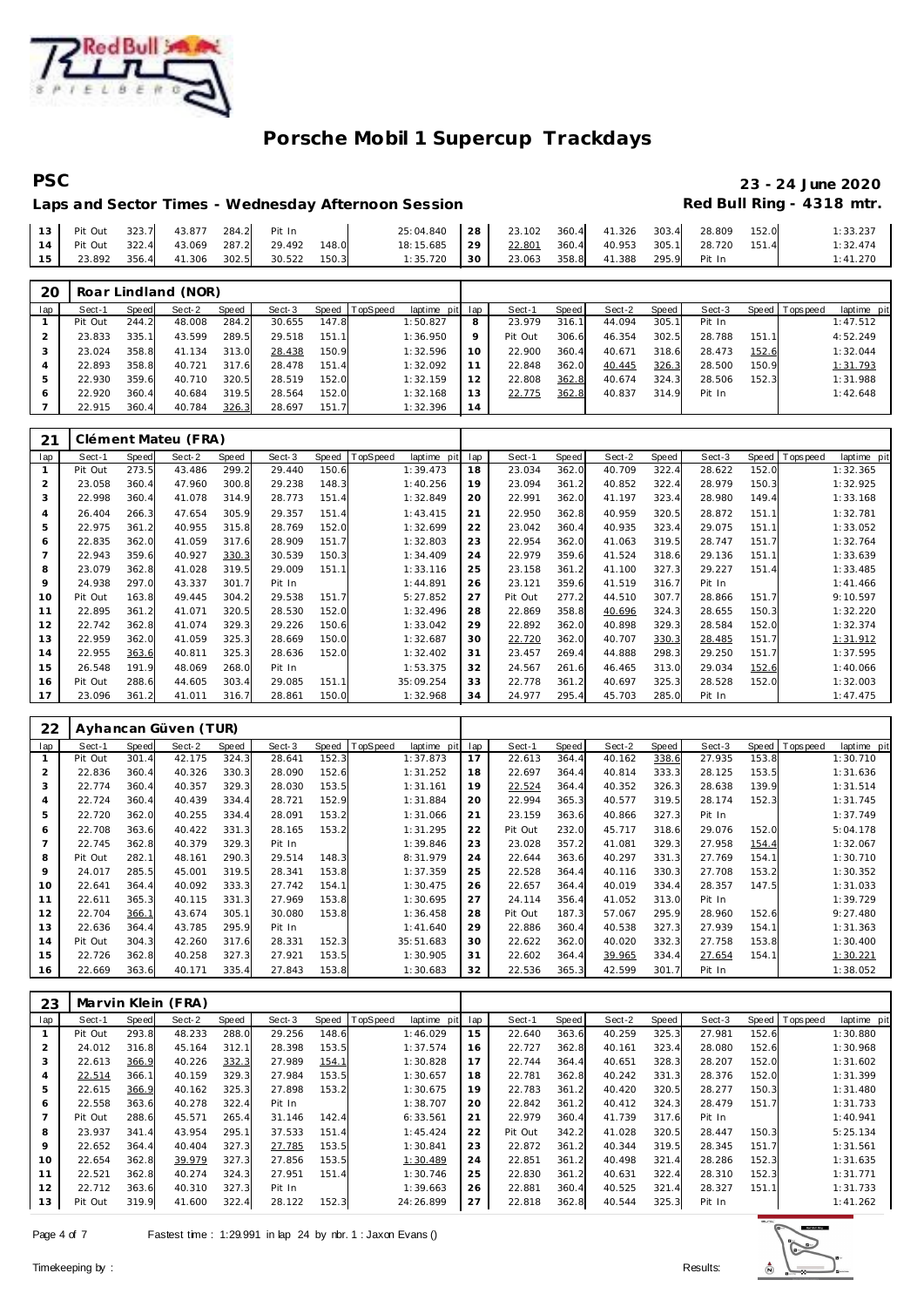

#### **PSC 23 - 24 June 2020** Red Bull Ring - 4318 mtr.

 $\overline{\phantom{a}}$ 

 $\overline{\phantom{a}}$ 

|  |                                             |  |  | Laps and Sector Times - Wednesday Afternoon Session |  |
|--|---------------------------------------------|--|--|-----------------------------------------------------|--|
|  | $14$ 22.666 362.8 40.383 326.3 28.082 152.9 |  |  | $1:31.131$ 28                                       |  |

| 24             |         |              | Max van Splunteren (NLD) |       |        |       |           |             |     |         |       |        |       |        |       |          |             |
|----------------|---------|--------------|--------------------------|-------|--------|-------|-----------|-------------|-----|---------|-------|--------|-------|--------|-------|----------|-------------|
| lap            | Sect-1  | <b>Speed</b> | Sect-2                   | Speed | Sect-3 | Speed | opSpeed   | laptime pit | lap | Sect-1  | Speed | Sect-2 | Speed | Sect-3 | Speed | Topspeed | laptime pit |
|                | Pit Out | 272.1        | 42.950                   | 316.7 | 28.901 | 149.4 | 1:38.433  |             | 18  | 22.797  | 360.4 | 40.403 | 332.3 | 28.300 | 151.7 |          | 1:31.500    |
| $\overline{2}$ | 23.056  | 348.0        | 40.934                   | 327.3 | 28.252 | 151.4 | 1:32.242  |             | 19  | 22.854  | 361.2 | 40.522 | 328.3 | 28.062 | 152.0 |          | 1:31.438    |
| 3              | 22.836  | 362.8        | 40.324                   | 333.3 | 28.105 | 152.6 | 1:31.265  |             | 20  | 22.824  | 361.2 | 40.551 | 329.3 | 28.368 | 152.0 |          | 1:31.743    |
| $\overline{4}$ | 22.643  | 361.2        | 40.273                   | 338.6 | 28.166 | 153.5 | 1:31.082  | 21          |     | 22.784  | 357.2 | 41.053 | 326.3 | 28.333 | 151.7 |          | 1:32.170    |
| 5              | 22.781  | 361.2        | 40.274                   | 331.3 | 28.092 | 152.0 | 1:31.147  |             | 22  | 22.875  | 362.0 | 40.649 | 328.3 | 28.556 | 151.1 |          | 1:32.080    |
| 6              | 22.750  | 362.0        | 40.654                   | 323.4 | Pit In |       | 1:37.001  |             | 23  | 22.903  | 360.4 | 40.716 | 322.4 | 28.308 | 152.3 |          | 1:31.927    |
| $\overline{7}$ | Pit Out | 244.2        | 55.567                   | 291.9 | 30.558 | 138.7 | 5:36.761  |             | 24  | 22.875  | 361.2 | 40.802 | 329.3 | 28.245 | 152.6 |          | 1:31.922    |
| 8              | 24.793  | 282.5        | 41.643                   | 320.5 | 28.037 | 153.2 | 1:34.473  |             | 25  | 23.494  | 358.0 | 40.765 | 327.3 | 28.408 | 151.1 |          | 1:32.667    |
| 9              | 22.864  | 361.2        | 40.385                   | 322.4 | 27.775 | 154.1 | 1:31.024  |             | 26  | 22.874  | 362.8 | 40.771 | 321.4 | 28.192 | 152.3 |          | 1:31.837    |
| 10             | 22.625  | 362.8        | 40.912                   | 324.3 | 27.990 | 153.2 | 1:31.527  |             | 27  | 22.825  | 362.8 | 40.586 | 319.5 | 28.245 | 152.6 |          | 1:31.656    |
| 11             | 22.578  | 362.8        | 40.682                   | 329.3 | 27.903 | 153.2 | 1:31.163  |             | 28  | 22.992  | 362.0 | 40.663 | 319.5 | Pit In |       |          | 1:37.422    |
| 12             | 22.603  | 363.6        | 40.349                   | 327.3 | 28.221 | 152.6 | 1:31.173  |             | 29  | Pit Out | 271.7 | 51.791 | 294.3 | 31.027 | 148.0 |          | 14:58.267   |
| 13             | 22.641  | 362.0        | 40.532                   | 323.4 | Pit In |       | 1:37.635  |             | 30  | 23.054  | 356.4 | 40.802 | 323.4 | 27.996 | 152.6 |          | 1:31.852    |
| 14             | Pit Out | 349.5        | 40.993                   | 315.8 | Pit In |       | 12:59.215 | 31          |     | 22.719  | 359.6 | 40.249 | 330.3 | 27.785 | 153.2 |          | 1:30.753    |
| 15             | Pit Out | 349.5        | 40.948                   | 312.1 | 28.190 | 152.0 | 15:03.542 |             | 32  | 22.687  | 359.6 | 40.055 | 330.3 | 27.674 | 152.9 |          | 1:30.416    |
| 16             | 22.760  | 358.8        | 40.559                   | 328.3 | 28.234 | 151.1 | 1:31.553  |             | 33  | 22.579  | 362.8 | 39.932 | 334.4 | 28.106 | 148.9 |          | 1:30.617    |
| 17             | 22.946  | 360.4        | 40.478                   | 324.3 | 28.061 | 152.0 | 1:31.485  |             | 34  | 22.796  | 361.2 | 40.023 | 336.4 | Pit In |       |          | 1:37.994    |
|                |         |              |                          |       |        |       |           |             |     |         |       |        |       |        |       |          |             |

| 25             |         |       | Larry ten Voorde (NLD) |       |        |       |                 |             |     |         |       |        |       |        |       |                 |             |
|----------------|---------|-------|------------------------|-------|--------|-------|-----------------|-------------|-----|---------|-------|--------|-------|--------|-------|-----------------|-------------|
| lap            | Sect-1  | Speed | Sect-2                 | Speed | Sect-3 | Speed | <b>TopSpeed</b> | laptime pit | lap | Sect-1  | Speed | Sect-2 | Speed | Sect-3 |       | Speed Tops peed | laptime pit |
|                | Pit Out | 279.6 | 1:00.766               | 282.7 | 30.044 | 150.9 |                 | 1:57.743    | 16  | 22.625  | 364.4 | 40.119 | 327.3 | 28.045 | 153.5 |                 | 1:30.789    |
|                | 22.913  | 360.4 | 40.593                 | 320.5 | 28.066 | 153.8 |                 | 1:31.572    | 17  | 22.619  | 364.4 | 40.324 | 328.3 | 28.147 | 152.6 |                 | 1:31.090    |
| 3              | 22.618  | 363.6 | 40.089                 | 327.3 | 27.811 | 153.5 |                 | 1:30.518    | 18  | 22.732  | 361.2 | 40.274 | 329.3 | 28.103 | 152.6 |                 | 1:31.109    |
| $\overline{4}$ | 22.499  | 363.6 | 39.995                 | 331.3 | 27.777 | 153.8 |                 | 1:30.271    | 19  | 22.797  | 362.0 | 40.736 | 325.3 | 28.190 | 152.3 |                 | 1:31.723    |
| 5              | 22.563  | 362.0 | 40.206                 | 318.6 | Pit In |       |                 | 1:35.859    | 20  | 22.729  | 361.2 | 40.360 | 326.3 | 28.161 | 152.9 |                 | 1:31.250    |
| 6              | Pit Out | 221.9 | 50.735                 | 301.7 | 29.593 | 149.7 |                 | 14:38.977   | 21  | 22.751  | 363.6 | 40.280 | 328.3 | 28.045 | 152.9 |                 | 1:31.076    |
|                | 23.669  | 333.0 | 40.952                 | 317.6 | 28.086 | 154.1 |                 | 1:32.707    | 22  | 22.747  | 365.3 | 40.554 | 326.3 | 28.158 | 152.9 |                 | 1:31.459    |
| 8              | 22.497  | 362.8 | 40.098                 | 332.3 | 27.716 | 153.8 |                 | 1:30.311    | 23  | 22.658  | 366.9 | 40.602 | 324.3 | 28.069 | 152.0 |                 | 1:31.329    |
| 9              | 22.543  | 362.8 | 39.882                 | 330.3 | 27.653 | 153.5 |                 | 1:30.078    | 24  | 22.661  | 363.6 | 40.443 | 322.4 | 28.486 | 152.9 |                 | 1:31.590    |
| 10             | 22.538  | 362.8 | 39.860                 | 328.3 | 27.698 | 152.9 |                 | 1:30.096    | 25  | 22.654  | 365.3 | 40.571 | 322.4 | Pit In |       |                 | 1:36.541    |
| 11             | 22.486  | 362.8 | 40.140                 | 318.6 | Pit In |       |                 | 1:35.454    | 26  | Pit Out | 268.1 | 51.590 | 300.8 | 29.749 | 145.6 |                 | 16:02.713   |
| 12             | Pit Out | 243.1 | 42.633                 | 300.0 | 28.381 | 152.3 |                 | 25:29.035   | 27  | 23.890  | 353.3 | 40.551 | 324.3 | 27.711 | 153.5 |                 | 1:32.152    |
| 13             | 22.718  | 362.0 | 40.087                 | 329.3 | 27.855 | 152.6 |                 | 1:30.660    | 28  | 22.482  | 363.6 | 40.083 | 328.3 | 27.552 | 152.6 |                 | 1:30.117    |
| 14             | 22.651  | 362.8 | 40.173                 | 327.3 | 27.964 | 152.9 |                 | 1:30.788    | 29  | 22.477  | 363.6 | 39.757 | 335.4 | 27.788 | 152.6 |                 | 1:30.022    |
| 15             | 22.624  | 363.6 | 40.255                 | 328.3 | 27.926 | 153.2 |                 | 1:30.805    | 30  | 22.556  | 362.0 | 39.978 | 328.3 | Pit In |       |                 | 1:36.339    |

| 26  |         | Jesse van Kuijk (NLD)<br>TopSpeed<br>Sect-3<br>Speed<br>Speed<br>Sect-2<br>Speed |        |       |        |       |  |             |     |         |       |        |       |        |       |                  |             |
|-----|---------|----------------------------------------------------------------------------------|--------|-------|--------|-------|--|-------------|-----|---------|-------|--------|-------|--------|-------|------------------|-------------|
| lap | Sect-1  |                                                                                  |        |       |        |       |  | laptime pit | lap | Sect-1  | Speed | Sect-2 | Speed | Sect-3 |       | Speed   Topspeed | laptime pit |
|     | Pit Out | 262.4                                                                            | 46.232 | 290.3 | 30.621 | 147.5 |  | 1:45.608    | 17  | 22.782  | 360.4 | 40.786 | 331.3 | 28.639 | 151.7 |                  | 1:32.207    |
| 2   | 23.601  | 348.0                                                                            | 41.068 | 318.6 | 28.437 | 152.9 |  | 1:33.106    | 18  | 22.843  | 361.2 | 40.524 | 325.3 | 28.558 | 151.7 |                  | 1:31.925    |
| 3   | 22.710  | 361.2                                                                            | 40.441 | 328.3 | 28.255 | 153.2 |  | 1:31.406    | 19  | 22.893  | 362.8 | 40.569 | 326.3 | 28.510 | 152.0 |                  | 1:31.972    |
| 4   | 22.820  | 359.6                                                                            | 40.578 | 330.3 | Pit In |       |  | 1:36.515    | 20  | 22.707  | 361.2 | 40.643 | 326.3 | 28.443 | 152.6 |                  | 1:31.793    |
| 5   | Pit Out | 316.1                                                                            | 42.755 | 317.6 | 28.719 | 151.4 |  | 4:27.515    | 21  | 22.832  | 362.0 | 40.640 | 321.4 | 28.427 | 152.3 |                  | 1:31.899    |
| 6   | 22.824  | 362.8                                                                            | 40.329 | 327.3 | 28.091 | 153.8 |  | 1:31.244    | 22  | 22.786  | 362.8 | 40.610 | 322.4 | 28.415 | 151.7 |                  | 1:31.811    |
|     | 22.556  | 362.0                                                                            | 40.262 | 335.4 | 28.051 | 153.5 |  | 1:30.869    | 23  | 22.944  | 361.2 | 40.828 | 314.0 | Pit In |       |                  | 1:37.360    |
| 8   | 22.504  | 364.4                                                                            | 40.049 | 334.4 | 27.985 | 153.5 |  | 1:30.538    | 24  | Pit Out | 237.8 | 45.288 | 298.3 | 29.457 | 143.5 |                  | 43:12.839   |
| 9   | 22.600  | 364.4                                                                            | 40.411 | 319.5 | Pit In |       |  | 1:35.411    | 25  | 23.528  | 358.0 | 40.629 | 315.8 | 29.848 | 152.0 |                  | 1:34.005    |
| 10  | Pit Out | 287.0                                                                            | 43.176 | 307.7 | 28.570 | 151.1 |  | 16:23.338   | 26  | 22.681  | 362.0 | 40.338 | 323.4 | 27.919 | 152.9 |                  | 1:30.938    |
| 11  | 22.829  | 358.0                                                                            | 40.316 | 330.3 | 27.990 | 152.3 |  | 1:31.135    | 27  | 22.648  | 364.4 | 40.081 | 324.3 | 28.458 | 153.5 |                  | 1:31.187    |
| 12  | 22.657  | 360.4                                                                            | 40.338 | 327.3 | 28.030 | 152.6 |  | 1:31.025    | 28  | 23.533  | 358.0 | 40.154 | 333.3 | 28.302 | 152.6 |                  | 1:31.989    |
| 13  | 22.649  | 362.0                                                                            | 40.260 | 325.3 | 28.117 | 150.9 |  | 1:31.026    | 29  | 22.719  | 362.0 | 40.049 | 336.4 | 27.935 | 153.2 |                  | 1:30.703    |
| 14  | 22.757  | 362.8                                                                            | 40.557 | 328.3 | 28.304 | 151.7 |  | 1:31.618    | 30  | 22.559  | 363.6 | 40.756 | 304.2 | 29.386 | 152.9 |                  | 1:32.701    |
| 15  | 22.808  | 362.8                                                                            | 41.119 | 319.5 | 28.197 | 152.9 |  | 1:32.124    | 31  | 22.658  | 362.8 | 40.595 | 313.0 | Pit In |       |                  | 1:38.342    |
| 16  | 22.780  | 362.8                                                                            | 40.537 | 324.3 | 28.383 | 152.3 |  | 1:31.700    | 32  |         |       |        |       |        |       |                  |             |

| 30  |         |       | Lucas Groeneveld (NLD) |       |        |       |                |                 |    |         |       |        |       |        |       |                 |             |
|-----|---------|-------|------------------------|-------|--------|-------|----------------|-----------------|----|---------|-------|--------|-------|--------|-------|-----------------|-------------|
| lap | Sect-1  | Speed | Sect-2                 | Speed | Sect-3 |       | Speed TopSpeed | laptime pit lap |    | Sect-1  | Speed | Sect-2 | Speed | Sect-3 |       | Speed Tops peed | laptime pit |
|     | Pit Out | 271.2 | 43.429                 | 283.5 | 29.534 | 150.6 |                | 1:38.525        | 18 | 23.832  | 309.5 | 42.676 | 286.5 | Pit In |       |                 | 1:41.009    |
|     | 22.914  | 357.2 | 41.185                 | 303.4 | 28.627 | 149.2 |                | 1:32.726        | 19 | Pit Out | 341.4 | 42.049 | 311.2 | 28.676 | 152.0 |                 | 43:30.426   |
|     | 23.057  | 360.4 | 40.864                 | 321.4 | Pit In |       |                | 1:39.109        | 20 | 22.787  | 358.8 | 40.980 | 316.7 | 28.231 | 151.7 |                 | 1:31.998    |
| 4   | Pit Out | 312.5 | 47.504                 | 277.6 | 29.704 | 133.3 |                | 3:56.214        | 21 | 22.787  | 362.0 | 41.103 | 314.9 | 28.248 | 152.0 |                 | 1:32.138    |
|     | 24.054  | 357.2 | 41.706                 | 297.5 | 28.865 | 151.7 |                | 1:34.625        | 22 | 22.727  | 362.0 | 40.428 | 328.3 | 28.370 | 152.0 |                 | 1:31.525    |
| 6   | 22.947  | 361.2 | 40.590                 | 323.4 | 27.971 | 152.9 |                | 1:31.508        | 23 | 22.682  | 362.0 | 40.493 | 317.6 | 28.309 | 152.9 |                 | 1:31.484    |
|     | 22.739  | 361.2 | 40.481                 | 323.4 | 28.284 | 152.0 |                | 1:31.504        | 24 | 22.719  | 362.8 | 40.443 | 315.8 | 28.380 | 152.6 |                 | 1:31.542    |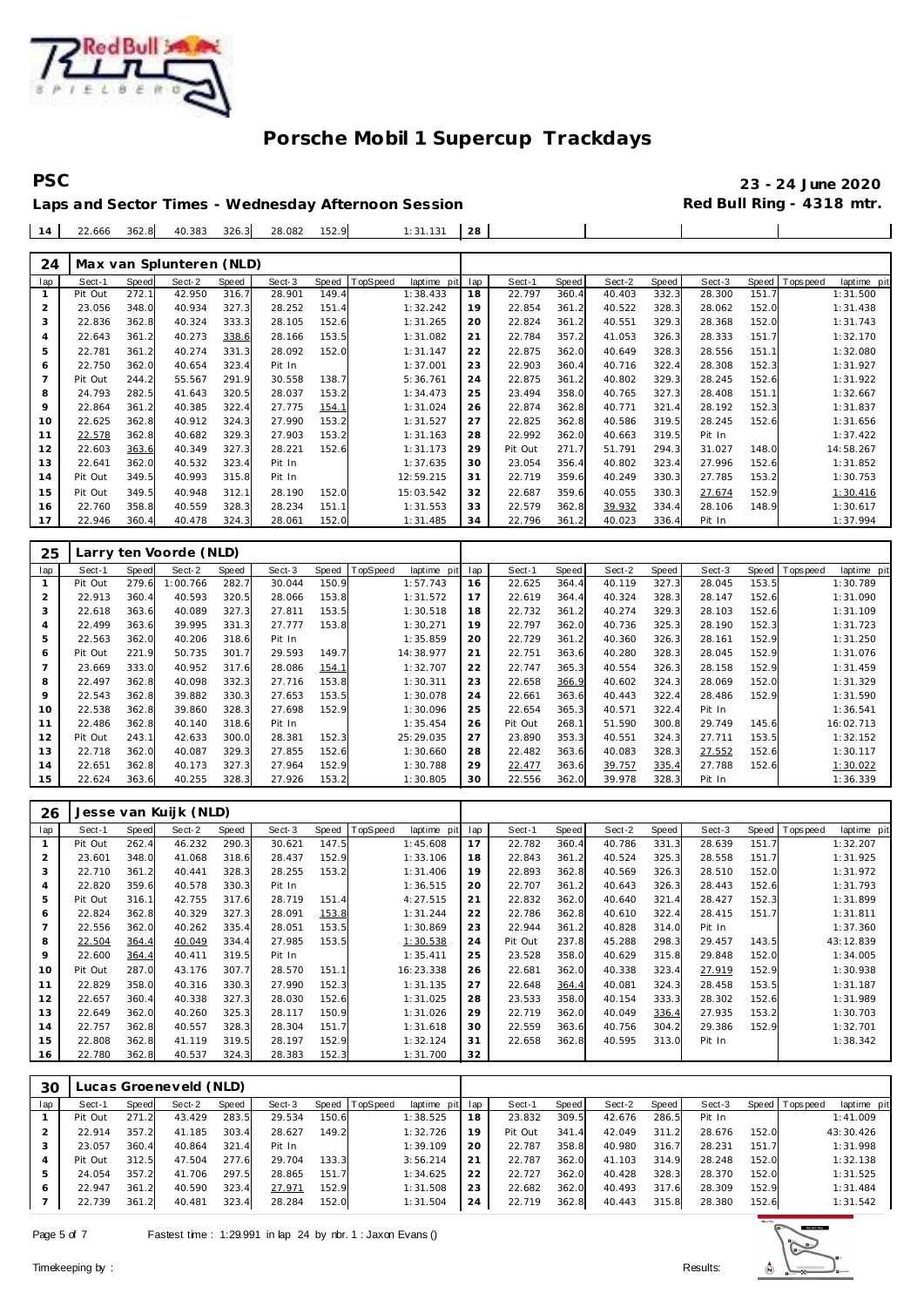

# **PSC 23 - 24 June 2020**

### Laps and Sector Times - Wednesday Afternoon Session **Red Bull Ring - 4318 mtr.**

| 8  | 22.767  | 362.0 | 40.505 | 325.3 | 28.137 | 152.3 | 1:31.409 | 25 | 22.676 | 360.4 | 40.761 | 320.5 | 28.503 | 152.9 | 1:31.940 |
|----|---------|-------|--------|-------|--------|-------|----------|----|--------|-------|--------|-------|--------|-------|----------|
| 9  | 22.664  | 364.4 | 41.054 | 309.5 | 28.699 | 152.0 | 1:32.417 | 26 | 22.838 | 361.2 | 40.842 | 316.7 | 28.878 | 152.0 | 1:32.558 |
| 10 | 22.714  | 362.0 | 40.448 | 315.8 | Pit In |       | 1:37.550 | 27 | 22.915 | 359.6 | 40.698 | 329.3 | 28.284 | 152.3 | 1:31.897 |
|    | Pit Out | 293.3 | 44.425 | 300.0 | 29.209 | 149.2 | 5:24.832 | 28 | 22.785 | 362.0 | 40.729 | 323.4 | 28.405 | 152.0 | 1:31.919 |
|    | 23.876  | 340.0 | 43.182 | 302.5 | 28.659 | 150.9 | 1:35.717 | 29 | 22.822 | 360.4 | 40.846 | 324.3 | 28.395 | 151.7 | 1:32.063 |
| 13 | 22.625  | 362.0 | 40.352 | 320.5 | 28.018 | 153.2 | 1:30.995 | 30 | 22.926 | 362.8 | 40.803 | 324.3 | 28.363 | 152.0 | 1:32.092 |
| 14 | 22.523  | 362.8 | 40.373 | 319.5 | 28.709 | 143.5 | 1:31.605 | 31 | 22.816 | 363.6 | 40.770 | 328.3 | 28.365 | 152.0 | 1:31.951 |
| 15 | 22.892  | 301.4 | 44.931 | 277.6 | 33.701 | 152.0 | 1:41.524 | 32 | 22.809 | 363.6 | 40.673 | 315.8 | 28.611 | 150.9 | 1:32.093 |
| 16 | 22.581  | 364.4 | 40.551 | 323.4 | 29.217 | 152.3 | 1:32.349 | 33 | 22.705 | 364.4 | 41.130 | 322.4 | 28.656 | 152.3 | 1:32.491 |
|    | 22.618  | 363.6 | 40.372 | 327.3 | 28.582 | 147.2 | 1:31.572 | 34 | 23.421 | 361.2 | 41.064 | 320.5 | 29.442 | 150.6 | 1:33.927 |

| 31  |         |              | Daan van Kuijk (NLD) |       |        |       |          |             |     |        |       |        |       |        |       |                |             |
|-----|---------|--------------|----------------------|-------|--------|-------|----------|-------------|-----|--------|-------|--------|-------|--------|-------|----------------|-------------|
| lap | Sect-1  | <b>Speed</b> | Sect-2               | Speed | Sect-3 | Speed | TopSpeed | laptime pit | lap | Sect-1 | Speed | Sect-2 | Speed | Sect-3 |       | Speed Topspeed | laptime pit |
|     | Pit Out | 162.0        | 53.084               | 297.5 | 30.725 | 138.7 |          | 1:53.379    | 20  | 23.096 | 356.4 | 40.721 | 323.4 | 27.990 | 151.7 |                | 1:31.807    |
| 2   | 26.839  | 166.9        | 46.279               | 300.0 | 29.909 | 140.4 |          | 1:43.027    | 21  | 22.924 | 358.8 | 40.931 | 327.3 | 28.168 | 152.0 |                | 1:32.023    |
| 3   | 24.086  | 340.0        | 42.460               | 305.9 | Pit In |       |          | 1:43.917    | 22  | 22.899 | 357.2 | 42.552 | 318.6 | 28.253 | 151.7 |                | 1:33.704    |
| 4   | Pit Out | 288.1        | 44.038               | 291.9 | 30.394 | 141.7 |          | 5:11.607    | 23  | 22.968 | 357.2 | 40.432 | 331.3 | 28.862 | 150.3 |                | 1:32.262    |
| 5   | 23.863  | 354.9        | 41.252               | 314.9 | 28.305 | 151.1 |          | 1:33.420    | 24  | 23.049 | 351.8 | 41.123 | 330.3 | 28.381 | 151.1 |                | 1:32.553    |
| 6   | 22.906  | 358.8        | 40.458               | 322.4 | 28.071 | 152.0 |          | 1:31.435    | 25  | 23.125 | 357.2 | 40.685 | 323.4 | 28.231 | 152.0 |                | 1:32.041    |
|     | 22.745  | 359.6        | 40.476               | 323.4 | 28.150 | 150.6 |          | 1:31.371    | 26  | 23.030 | 356.4 | 40.697 | 333.3 | 28.309 | 152.0 |                | 1:32.036    |
| 8   | 22.689  | 362.0        | 40.529               | 322.4 | 28.402 | 151.1 |          | 1:31.620    | 27  | 22.914 | 358.0 | 40.615 | 333.3 | 28.516 | 151.4 |                | 1:32.045    |
| 9   | 22.542  | 362.0        | 41.180               | 326.3 | Pit In |       |          | 1:39.048    | 28  | 22.981 | 357.2 | 40.789 | 324.3 | 28.341 | 152.3 |                | 1:32.111    |
| 10  | Pit Out | 163.7        | 49.314               | 295.1 | 29.891 | 143.7 |          | 9:29.181    | 29  | 23.023 | 350.3 | 40.898 | 337.5 | 30.469 | 150.9 |                | 1:34.390    |
| 11  | 24.275  | 331.0        | 41.714               | 313.0 | 28.546 | 151.7 |          | 1:34.535    | 30  | 23.018 | 353.3 | 40.966 | 323.4 | 28.602 | 149.2 |                | 1:32.586    |
| 12  | 22.827  | 358.8        | 40.630               | 325.3 | 27.974 | 151.7 |          | 1:31.431    | 31  | 22.973 | 359.6 | 43.168 | 315.8 | 28.393 | 151.7 |                | 1:34.534    |
| 13  | 22.725  | 359.6        | 40.581               | 311.2 | 27.882 | 152.0 |          | 1:31.188    | 32  | 22.823 | 360.4 | 41.039 | 325.3 | 28.520 | 151.7 |                | 1:32.382    |
| 14  | 22.712  | 361.2        | 40.440               | 326.3 | 28.061 | 152.6 |          | 1:31.213    | 33  | 22.998 | 362.0 | 40.794 | 323.4 | 30.523 | 151.7 |                | 1:34.315    |
| 15  | 22.621  | 359.6        | 40.537               | 327.3 | 27.910 | 153.2 |          | 1:31.068    | 34  | 23.023 | 359.6 | 40.787 | 322.4 | 28.463 | 150.3 |                | 1:32.273    |
| 16  | 22.887  | 360.4        | 40.566               | 324.3 | 28.018 | 153.2 |          | 1:31.471    | 35  | 23.037 | 360.4 | 40.928 | 311.2 | 28.673 | 150.9 |                | 1:32.638    |
| 17  | 22.728  | 362.8        | 41.164               | 312.1 | Pit In |       |          | 1:39.501    | 36  | 22.938 | 359.6 | 40.999 | 327.3 | 28.297 | 151.7 |                | 1:32.234    |
| 18  | Pit Out | 327.0        | 42.820               | 290.3 | Pit In |       |          | 12:30.791   | 37  | 22.894 | 354.9 | 41.086 | 315.8 | 28.548 | 151.4 |                | 1:32.528    |
| 19  | Pit Out | 284.5        | 44.090               | 306.8 | 29.141 | 150.9 |          | 27:22.916   | 38  |        |       |        |       |        |       |                |             |

| 32      |         |       | Philippe Haezebrouck (FRA) |       |        |       |                |                |     |         |       |          |       |        |       |                           |
|---------|---------|-------|----------------------------|-------|--------|-------|----------------|----------------|-----|---------|-------|----------|-------|--------|-------|---------------------------|
| lap     | Sect-1  | Speed | Sect-2                     | Speed | Sect-3 |       | Speed TopSpeed | laptime<br>pit | lap | Sect-1  | Speed | Sect-2   | Speed | Sect-3 | Speed | T ops peed<br>laptime pit |
|         | Pit Out | 122.6 | 56.229                     | 262.8 | 34.425 | 144.5 |                | 2:10.181       | 12  | 23.112  | 358.8 | 1:14.593 | 228.8 | Pit In |       | 2:18.108                  |
|         | 24.295  | 323.1 | 43.661                     | 274.1 | 29.813 | 149.2 |                | 1:37.769       | 13  | Pit Out | 167.4 | 55.399   | 249.4 | 33.143 | 139.9 | 1:09:59.120               |
| 3       | 23.668  | 353.3 | 42.828                     | 291.1 | 29.711 | 148.9 |                | 1:36.207       | 14  | 24.000  | 333.0 | 42.879   | 285.7 | 29.668 | 148.6 | 1:36.547                  |
| 4       | 23.245  | 354.9 | 41.769                     | 291.9 | 29.170 | 150.3 |                | 1:34.184       | 15  | 23.702  | 332.3 | 41.969   | 300.0 | 28.772 | 150.6 | 1:34.443                  |
| 5       | 22.984  | 358.0 | 41.831                     | 288.8 | 29.093 | 149.7 |                | 1:33.908       | 16  | 22.929  | 353.3 | 41.533   | 299.2 | 28.760 | 150.3 | 1:33.222                  |
| 6       | 22.918  | 356.4 | 42.013                     | 281.3 | 29.309 | 148.0 |                | 1:34.240       | 17  | 23.436  | 357.2 | 42.232   | 295.9 | 28.652 | 150.6 | 1:34.320                  |
|         | 24.249  | 328.3 | 41.894                     | 293.5 | 29.242 | 149.4 |                | 1:35.385       | 18  | 22.884  | 361.2 | 41.348   | 308.6 | 30.020 | 150.6 | 1:34.252                  |
| 8       | 23.031  | 357.2 | 41.786                     | 291.1 | 29.075 | 149.7 |                | 1:33.892       | 19  | 22.953  | 359.6 | 41.332   | 296.7 | 28.609 | 148.3 | 1:32.894                  |
| $\circ$ | 23.361  | 357.2 | 41.926                     | 299.2 | 29.206 | 150.C |                | 1:34.493       | 20  | 22.689  | 362.8 | 41.403   | 299.2 | 28.741 | 150.9 | 1:32.833                  |
| 10      | 23.150  | 359.6 | 41.633                     | 310.3 | 29.589 | 147.2 |                | 1:34.372       | 21  | 22.732  | 362.8 | 41.377   | 311.2 | 31.760 | 148.9 | 1:35.869                  |
| 11      | 23.028  | 357.2 | 42.282                     | 291.1 | 29.490 | 149.4 |                | 1:34.800       | 22  | 22.731  | 359.6 | 42.088   | 291.9 | 29.456 | 146.4 | 1:34.275                  |

| 33             |         |       | Florian Latorre (FRA) |       |        |       |          |             |     |         |       |        |       |        |       |                                |
|----------------|---------|-------|-----------------------|-------|--------|-------|----------|-------------|-----|---------|-------|--------|-------|--------|-------|--------------------------------|
| lap            | Sect-1  | Speed | Sect-2                | Speed | Sect-3 | Speed | TopSpeed | laptime pit | lap | Sect-1  | Speed | Sect-2 | Speed | Sect-3 |       | Speed Tops peed<br>laptime pit |
|                | Pit Out | 327.0 | 52.340                | 308.6 | Pit In |       |          | 2:07.968    | 13  | 23.077  | 352.6 | 48.615 | 325.3 | 28.398 | 153.5 | 1:40.090                       |
| $\overline{2}$ | Pit Out | 346.5 | 40.884                | 325.3 | 28.492 | 152.3 |          | 2:01.270    | 14  | 22.523  | 363.6 | 39.831 | 340.7 | 27.801 | 153.5 | 1:30.155                       |
| 3              | 22.672  | 364.4 | 40.573                | 333.3 | 28.325 | 152.6 |          | 1:31.570    | 15  | 22.492  | 365.3 | 39.934 | 338.6 | 27.777 | 153.5 | 1:30.203                       |
| 4              | 22.801  | 363.6 | 40.301                | 328.3 | 28.234 | 152.9 |          | 1:31.336    | 16  | 22.425  | 366.1 | 40.187 | 338.6 | Pit In |       | 1:38.415                       |
| 5              | 22.610  | 364.4 | 40.732                | 329.3 | 28.249 | 153.5 |          | 1:31.591    | 17  | Pit Out | 291.2 | 47.434 | 303.4 | 29.830 | 150.3 | 30:41.468                      |
| 6              | 22.647  | 363.6 | 40.436                | 327.3 | 28.087 | 153.8 |          | 1:31.170    | 18  | 23.001  | 357.2 | 43.966 | 326.3 | 27.998 | 153.8 | 1:34.965                       |
|                | 22.624  | 365.3 | 40.187                | 331.3 | 28.184 | 153.8 |          | 1:30.995    | 19  | 22.486  | 362.8 | 40.078 | 336.4 | 27.667 | 154.4 | 1:30.231                       |
| 8              | 22.635  | 365.3 | 40.409                | 331.3 | 28.158 | 153.5 |          | 1:31.202    | 20  | 22.564  | 362.8 | 42.208 | 317.6 | 28.610 | 153.8 | 1:33.382                       |
| 9              | 22.649  | 366.9 | 40.449                | 331.3 | 28.309 | 153.8 |          | 1:31.407    | 21  | 22.632  | 362.0 | 39.819 | 338.6 | 27.714 | 154.1 | 1:30.165                       |
| 10             | 22.706  | 363.6 | 40.366                | 328.3 | 28.281 | 153.8 |          | 1:31.353    | 22  | 22.598  | 364.4 | 40.690 | 302.5 | Pit In |       | 1:38.199                       |
| 11             | 22.726  | 366.1 | 42.906                | 226.9 | Pit In |       |          | 2:13.390    | 23  | Pit Out | 349.5 | 44.581 | 299.2 | 29.222 | 152.6 | 15:53.274                      |
| 12             | Pit Out | 282.5 | 46.226                | 289.5 | 30.232 | 147.2 |          | 24:52.632   | 24  |         |       |        |       |        |       |                                |

| 34  |              |       | Moritz Sager (AUT) |       |        |       |                |                 |    |              |       |        |       |        |       |                       |             |
|-----|--------------|-------|--------------------|-------|--------|-------|----------------|-----------------|----|--------------|-------|--------|-------|--------|-------|-----------------------|-------------|
| lap | Sect-1       | Speed | Sect-2             | Speed | Sect-3 |       | Speed TopSpeed | laptime pit lap |    | Sect-1       | Speed | Sect-2 | Speed |        |       | Sect-3 Speed Topspeed | laptime pit |
|     | Pit Out      | 268.5 | 50.562             | 276.9 | 30.349 | 148.0 |                | 1:46.624        | 17 | Pit Out      | 218.3 | 49.934 | 259.0 | 35.146 | 137.5 | 35:41.617             |             |
|     | 23.415 349.5 |       | 41.885 295.9       |       | 28.849 | 150.6 |                | 1:34.149        | 18 | 29.810       | 151.3 | 48.973 | 300.0 | 28.888 | 151.1 |                       | 1:47.671    |
|     | 23.193       | 358.8 | 41.059             | 302.5 | 28.666 | 151.1 |                | 1:32.918        | 19 | 22.917       | 360.4 | 40.895 | 316.7 | 28.245 | 152.6 |                       | 1:32.057    |
|     | 22.988 361.2 |       | 40.975 315.8       |       | 28.424 | 151.7 |                | 1:32.387        | 20 | 22.769 360.4 |       | 40.679 | 314.0 | 28.098 | 152.0 |                       | 1:31.546    |